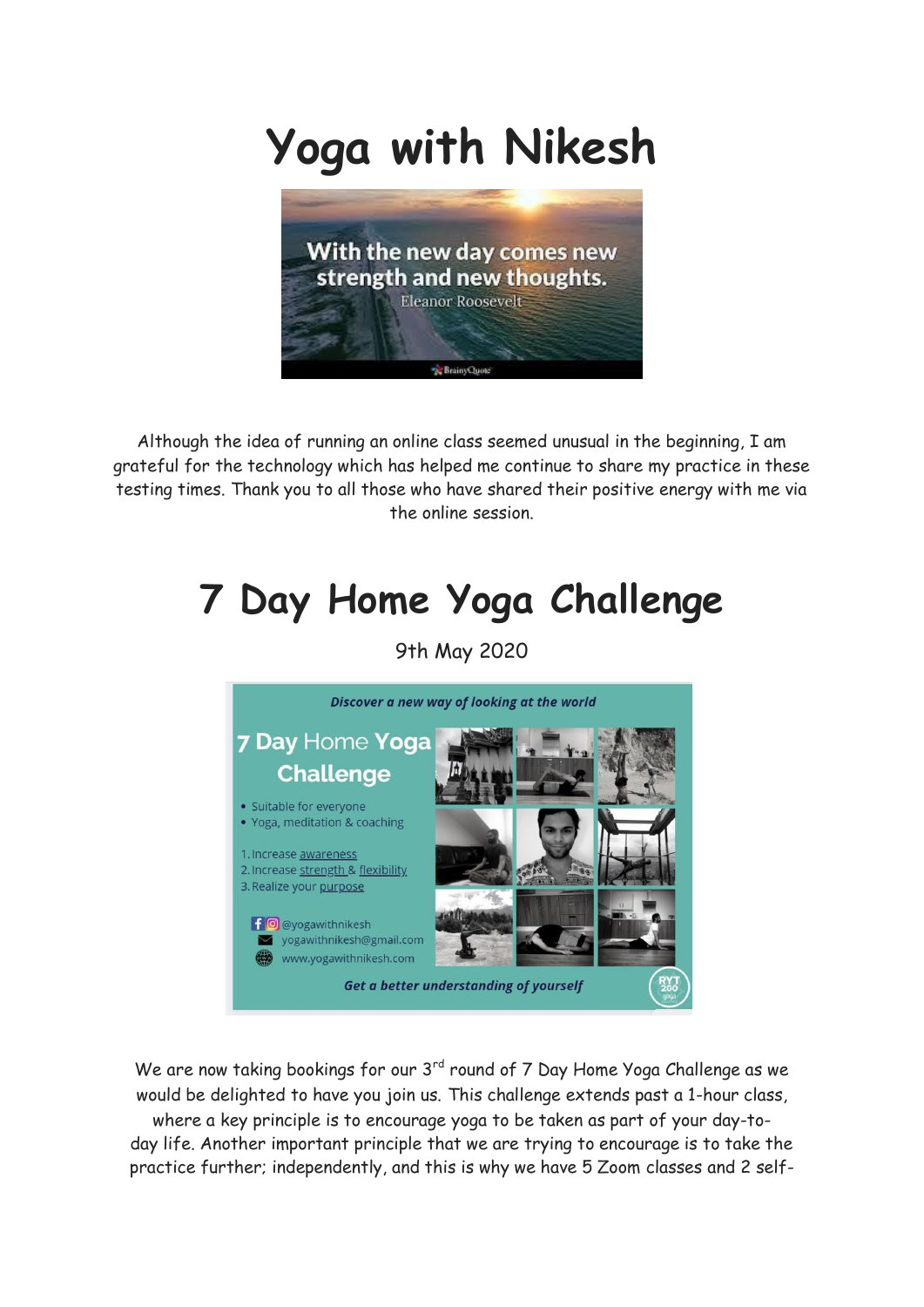practices where we will send you a unique set class to complete. We also offer an additional coaching session that is optional for you to take in the week.

Our current cohort have said that this challenge helped them looked past their physical practice in yoga and dwell a bit further on mindfulness practice alongside the asanas.

| Days             | <b>Theme</b>             |
|------------------|--------------------------|
| Day 1 (Saturday) | Being grounded           |
| Day 2            | Having fun               |
| Day 3            | Facing fear              |
| Day 4            | Love                     |
| Day 5            | <b>Express and share</b> |
| Day 6            | The "future" feel        |
| Day 7 (Friday)   | That's the spirit!       |

Each day have their own themes and the yoga practice will be based on these themes;

*'Having just finished the first week of Nikesh's yoga challenge, I can honestly say its been an incredible experience. Nikesh's commitment, patience and love for yoga really shone through throughout the week, whereby he took my physical practice to a new level. He also unlocked a way of life, whereby through his coaching sessions he highlighted how yoga is more than just the physical practice but also about breathing, meditation and reflection. Through this way of life, you can use yoga to empower you to make decisions you would never have thought you could and achieve everything you've wanted. In today's day and age, whereby we feel like life is flying past us he highlights how slowing down can actually help you achieve more and lead a more fulfilling life. Nikesh is a great teacher, and his passion for the practice is unparalleled. I will most definitely do the challenge again in a few weeks' time.' – Participant, 7 Day Home Yoga Challenge*

**[Book Now](https://www.yogawithnikesh.com/7-day)**

## **Online Yoga Classes**